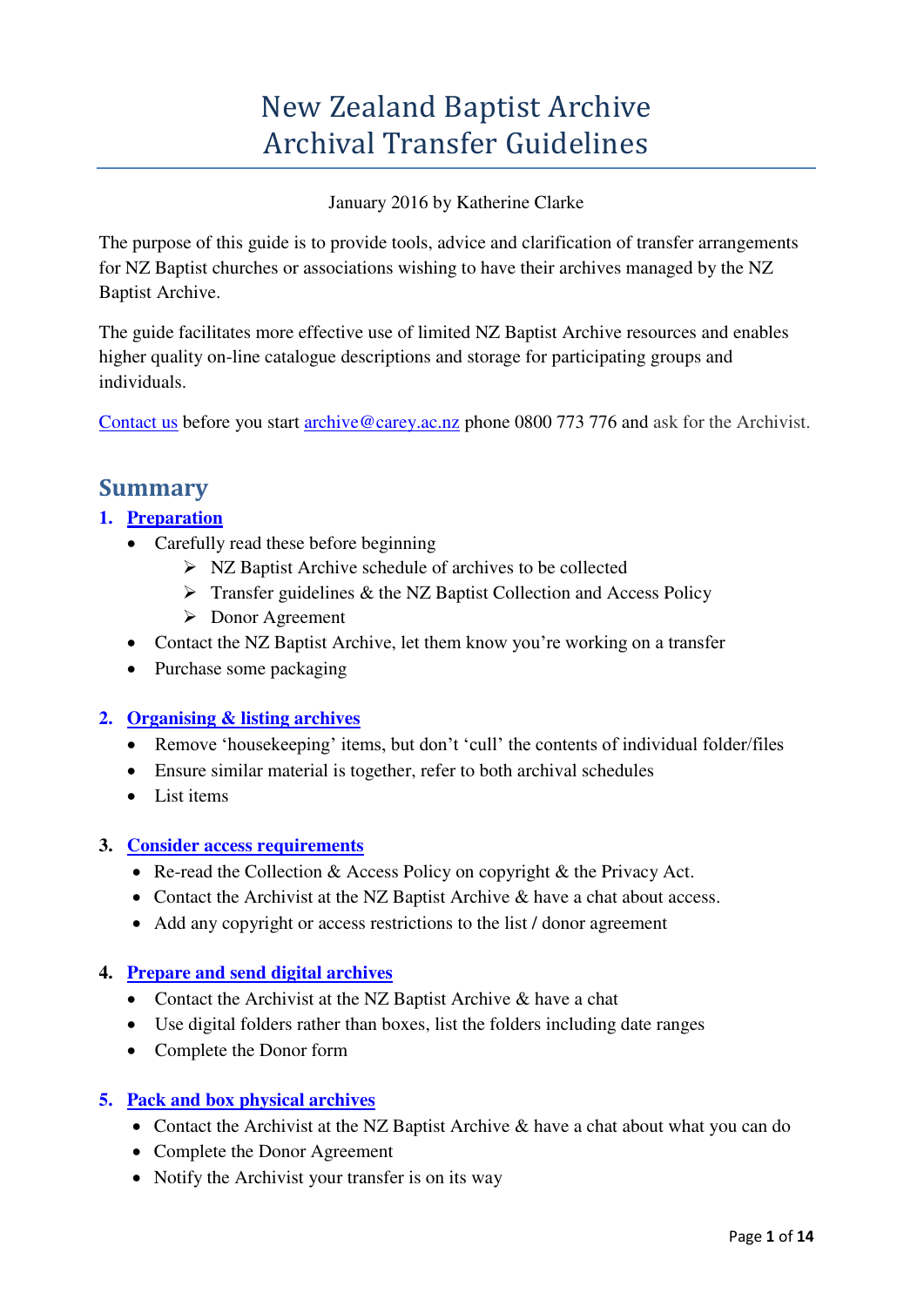## <span id="page-1-0"></span>**1. Preparation**

## **Organising records**

Begin by removing all 'housekeeping' and low value records as per the NZ Baptist Archive Archives and Records Schedules of what to transfer, keep or destroy.

Access and context is best when the original order of use is maintained. Therefore - do not rearrange archives, but do put similar item together before sending them to us.

If the records are very muddled, try putting similar things together, e.g. similar looking paper, similar looking manila folders and writing, similar looking photographs.

If the archives of several organisations have been muddled together contact the Archive for advice.

### **Other languages**

The Archive welcomes non-English language archives. Please follow our packaging and descriptive listing guidelines closely so we can cut and paste your listings directly into our catalogue. It would be helpful to include an overview description, date range, and box numbers in English as well as a multi-lingual creator organisation name.

## <span id="page-1-1"></span>**2. Organising & Listing Archives**

The NZ Baptist Archive provides basic description in the on-line catalogue. By partnering with us you can have a higher quality and more useful individual listing. It is important that you carefully review descriptive and packaging guidelines in order for us to be able to use your listings.

- Email your listing in Word format to us at Carey Baptist College - [archive@carey.ac.nz](mailto:archive@carey.ac.nz)
- Don't use lines, rows or columns so we can cut and paste your listings direct to our catalogue.
- Describe **each item** being transferred grouped by box,

e.g. (see next page)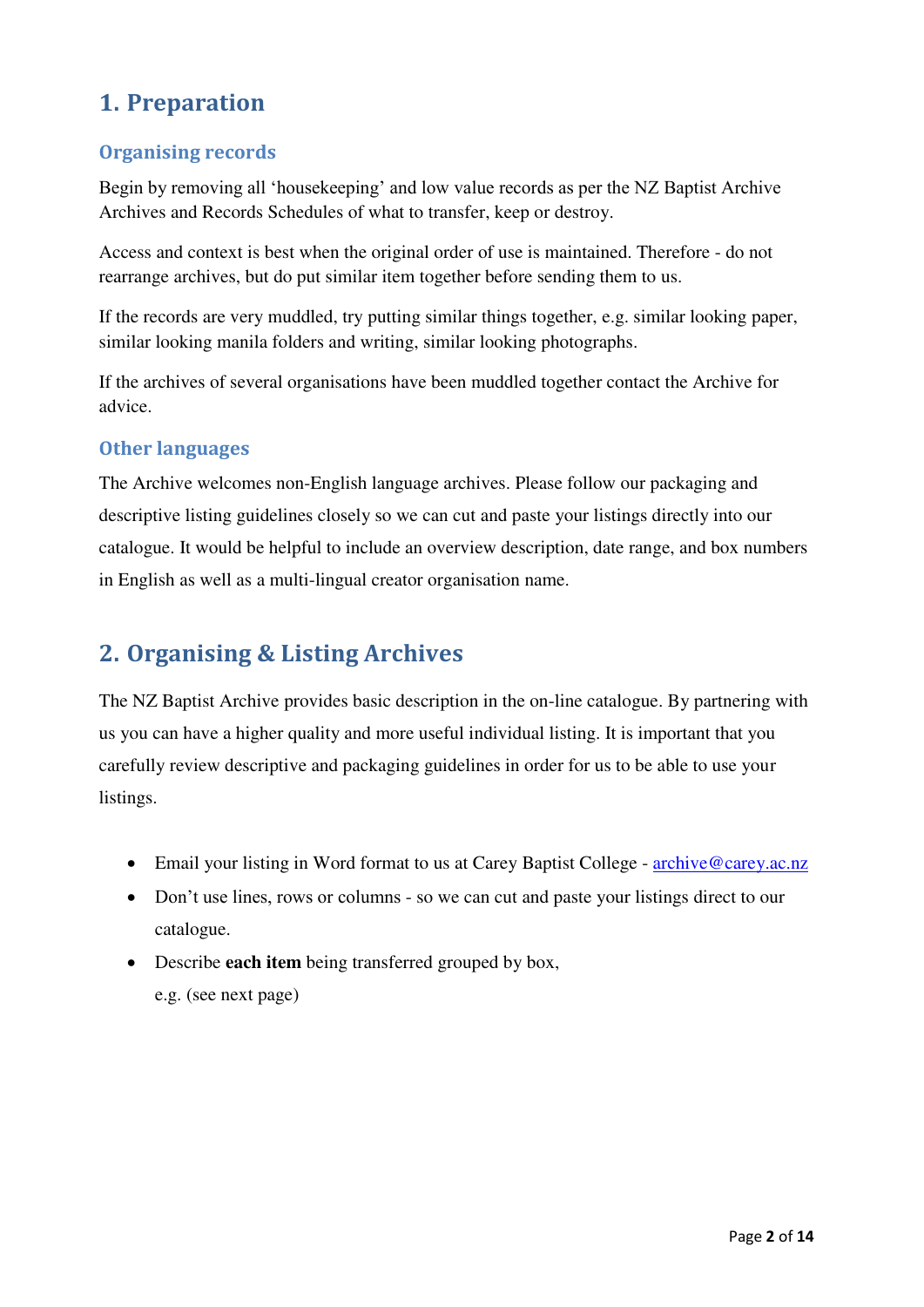### **Whangarei Central Baptist Church - Example 1**

Box 1

| 1. Church Meeting Minutes      | 1974-1981 |
|--------------------------------|-----------|
|                                | 1981-1993 |
| 2. Youth Council               | 1954-1958 |
| 3. Order Book                  | 1916      |
| 4. Social Security Stamp books | 1951-1957 |

- Add the **description** on the left hand side**,** and the **four digit year** range to the right.
- Describe items in full, avoiding abbreviations e.g. Sunday School not SS.
- An item may be in several parts, e.g. The first Church Meeting Minutes book is from 1974 to 1981, the second from 1981 to 1993.
- If it's unclear what an item is, describe it more fully, e.g. Youth Council becomes Youth Council Records.

#### **Ashburton Baptist Church - Example 2**

#### **Box 1 – Photographs**

| 1. Opening of the new church $(2x)$ 1926 |                               |
|------------------------------------------|-------------------------------|
| 2. $70^{\text{th}}$ Jubilee              | 1953                          |
| a) Group photo                           |                               |
| b) Rev. AL Silcock and Miss Jackson      |                               |
| 3. Harvest Festival $(10x)$              | 1928-1980 - Unknown copyright |
| 4. Rev. AL Silcock                       | 1952                          |

#### **Box 2**

| 5. Church Newsletters    | 1948-1965, 1966-1969, 1985, 1987-1988 |
|--------------------------|---------------------------------------|
| 6. Church Annual Reports | 1988-1998                             |

- - It's better to store photographs, negatives, tapes separate from paper for preservation reasons.
	- Where there are several photographs on the same topic count the number, put them in the same envelop, label the envelope. For high value photos, you can use one envelop/folder per item.
	- The newsletters dates (in example 2) show a broken (incomplete) date range. This makes it easier to track down which items still need to be collected to create a complete set.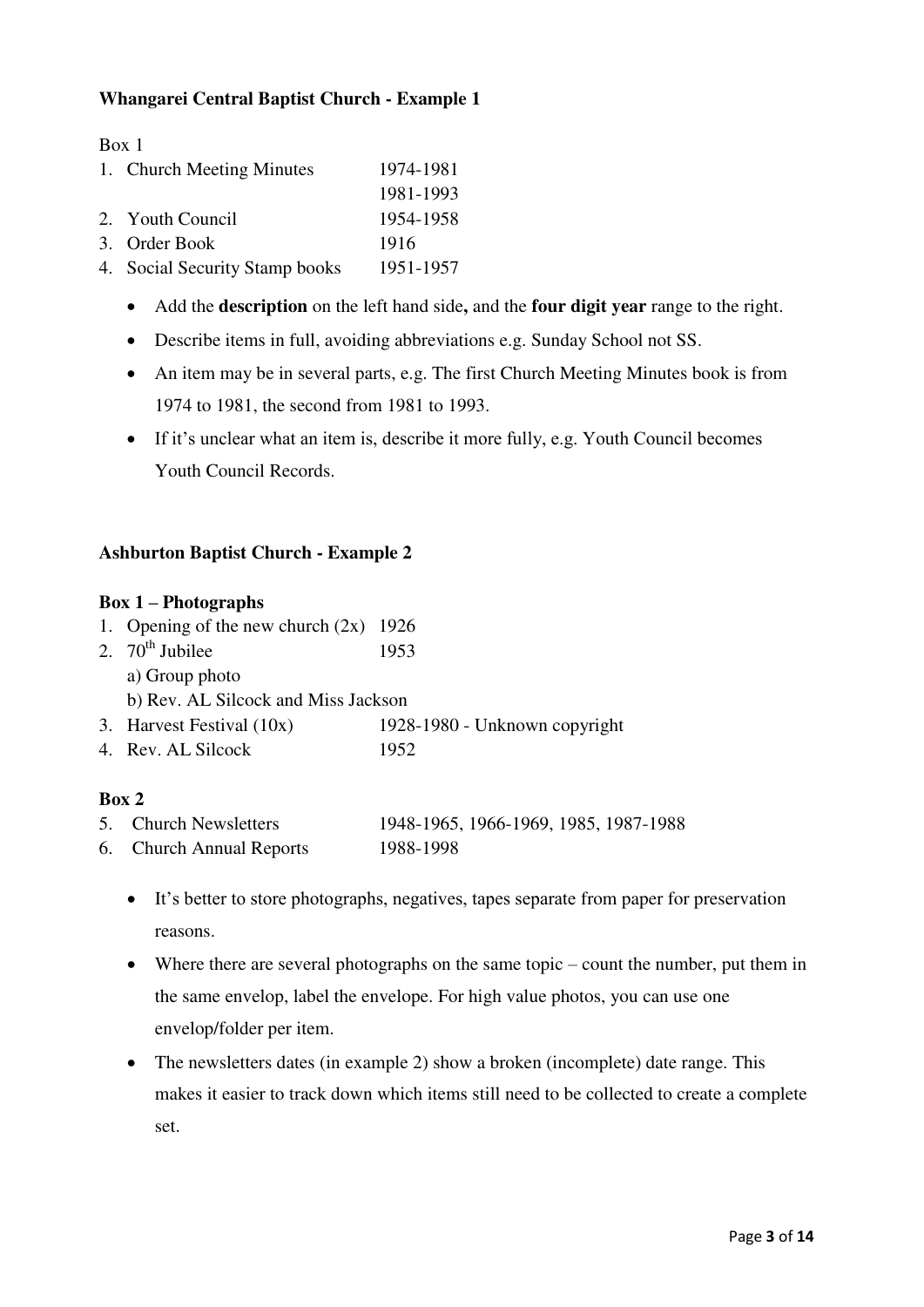## <span id="page-3-0"></span>**3. Consider Access Requirements**

If you are transferring material which is in-confidence, or may have Privacy Act restrictions, e.g. sensitive personal information about an identifiable person – you must tell us and complete the Donor Agreement.

*See our Collection and Access Policy, ask for the Access Guidelines, or [contact the Archivist](#page-0-0) for more information on this.* 

### **Copyright**

Please do your best to clarify who owns the copyright.

If the copyright owners apply creative commons copyright the archives will be far more useable for users, and the Archive will have options with digitalisation for on-line access to items in the future.

If you are not the copyright owners of images indicate who is. If you don't know – just add 'unknown'.

You can copy and paste the copyright section of the donor/depositor agreement as many times as you like, or even add it to a box listing.

<span id="page-3-1"></span>*See our Collection and Access Policy, ask for the Access Guidelines, or [contact the Archivist](#page-0-0)  [for more information on this.](#page-0-0)*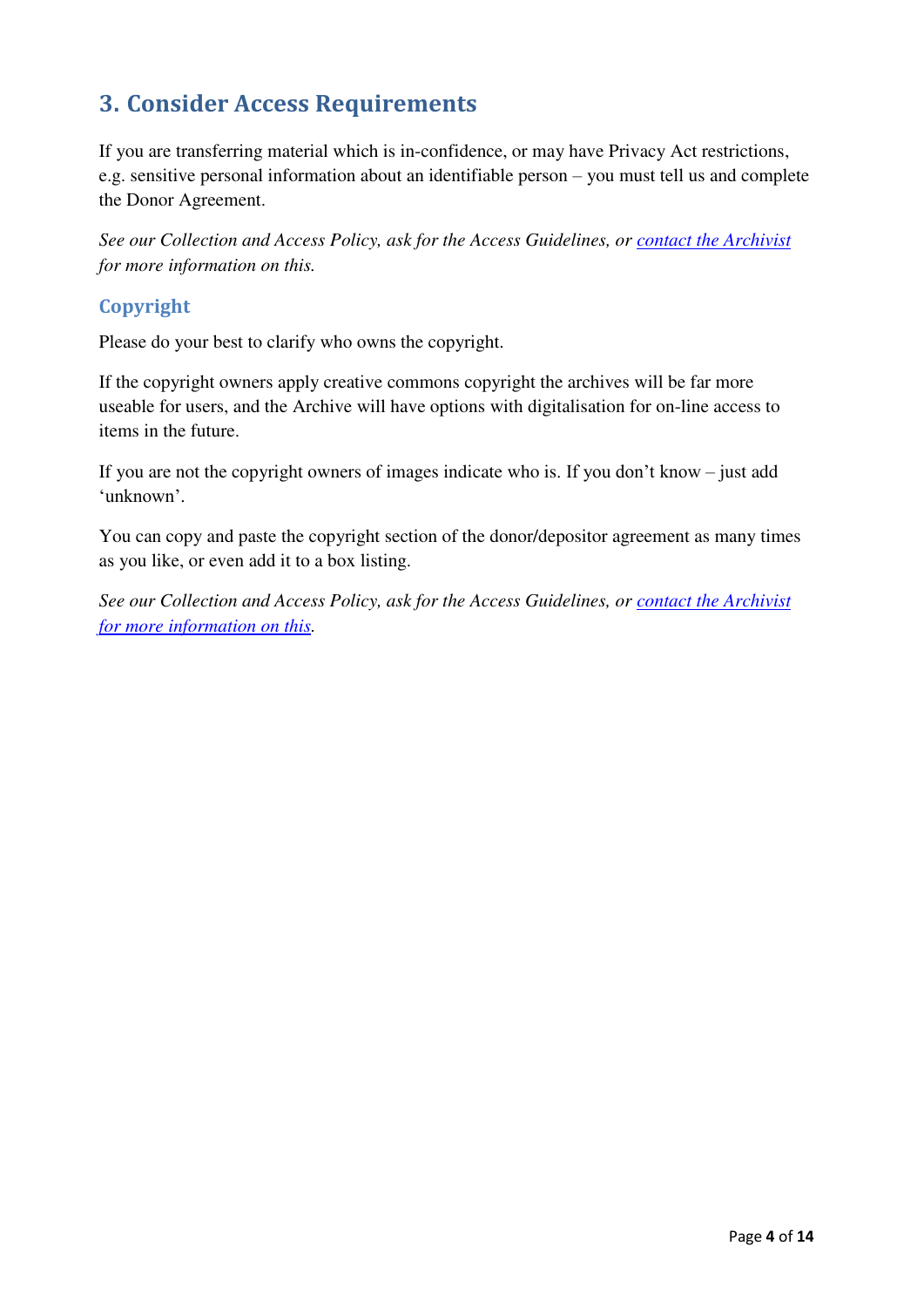## **4. Prepare and Send Digital Archives**

Use a similar descriptive style for physical records which you can adapted for digital folders, images, documents and emails. A suggested example is shown below. The listing you provide will be the one that is cut and pasted to the on-line catalogue.



Use just one USB or external drive when submitting digital archives, and use the folder names descriptions when listing the archives.

### **Restrictions**

At some stage in the future the NZ Baptist Archive will be able to upload individual digital documents directly to our on-line catalogue, e.g. photographs. Please remember to complete copyright - preferably using creative commons.

*See our Collection and Access Policy for more on this, or [contact the Archivist.](#page-0-0)*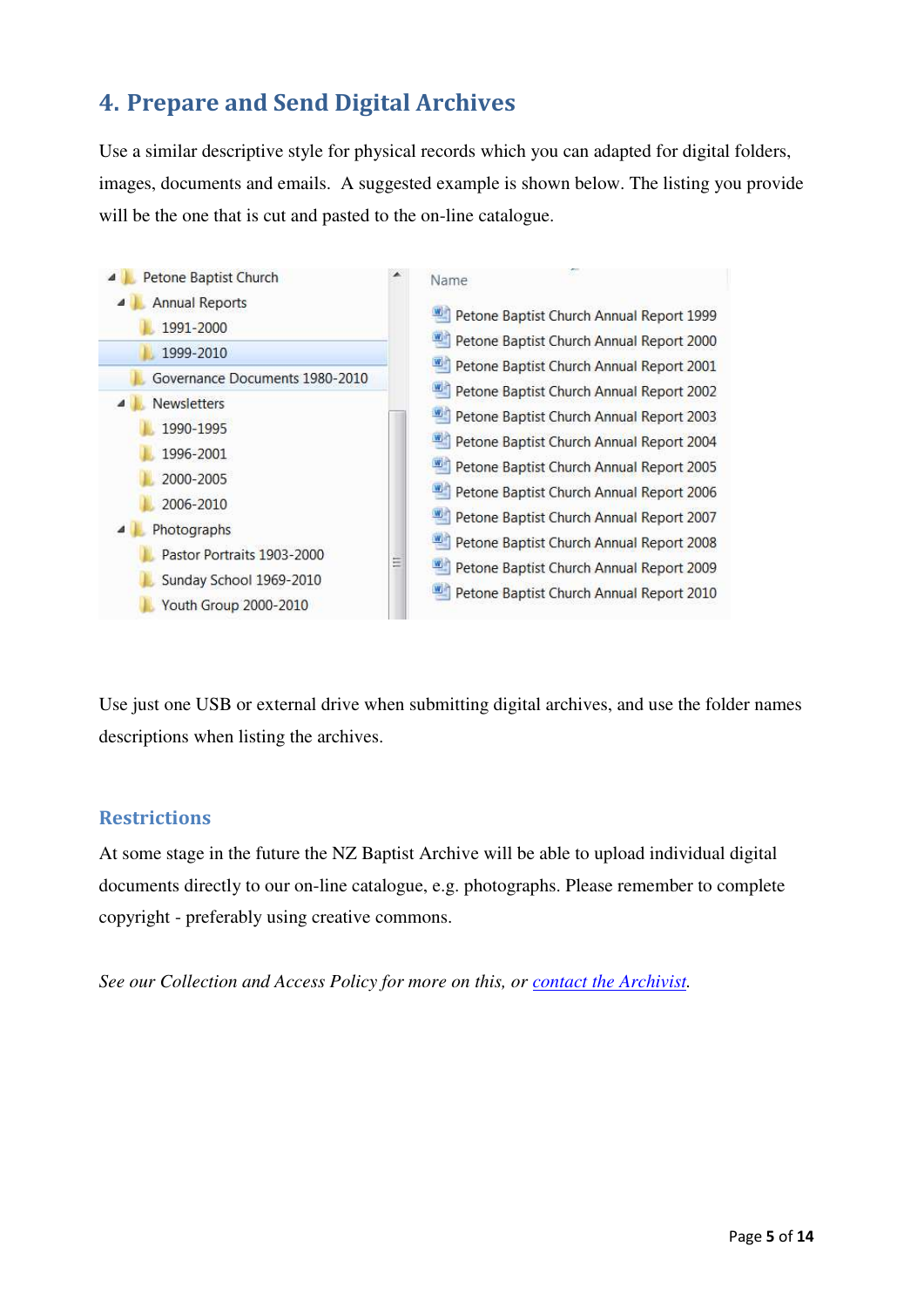### **Digital Preservation – Conversions**

The Archive welcomes scanned archives. This is a great way of archiving very large, or oversize archives, e.g. the Jubilee Wallchart, or sending originals to the Archive while keeping access copies for the church.

- If you are converting paper records or still images to digital please us:
	- o pdf/A2u (text searchable/OCR documents) or
	- o pdf/A3u (text searchable technical drawings, and more complex embedded documents).
- For photographs use .JPEG rather than .TIFF but we still prefer pdf/A2.

#### IMPORTANT

- Contact us for information on resolution, etc
- Do not destroy high value source archives
- Contact us before digitalising any archives if you are considering destroying medium value records and archives

<span id="page-5-0"></span>Please contact the NZ Baptist Archive before starting a digital transfer **archive@carey.ac.nz** phone 0800 773 776 and ask for the Archivist.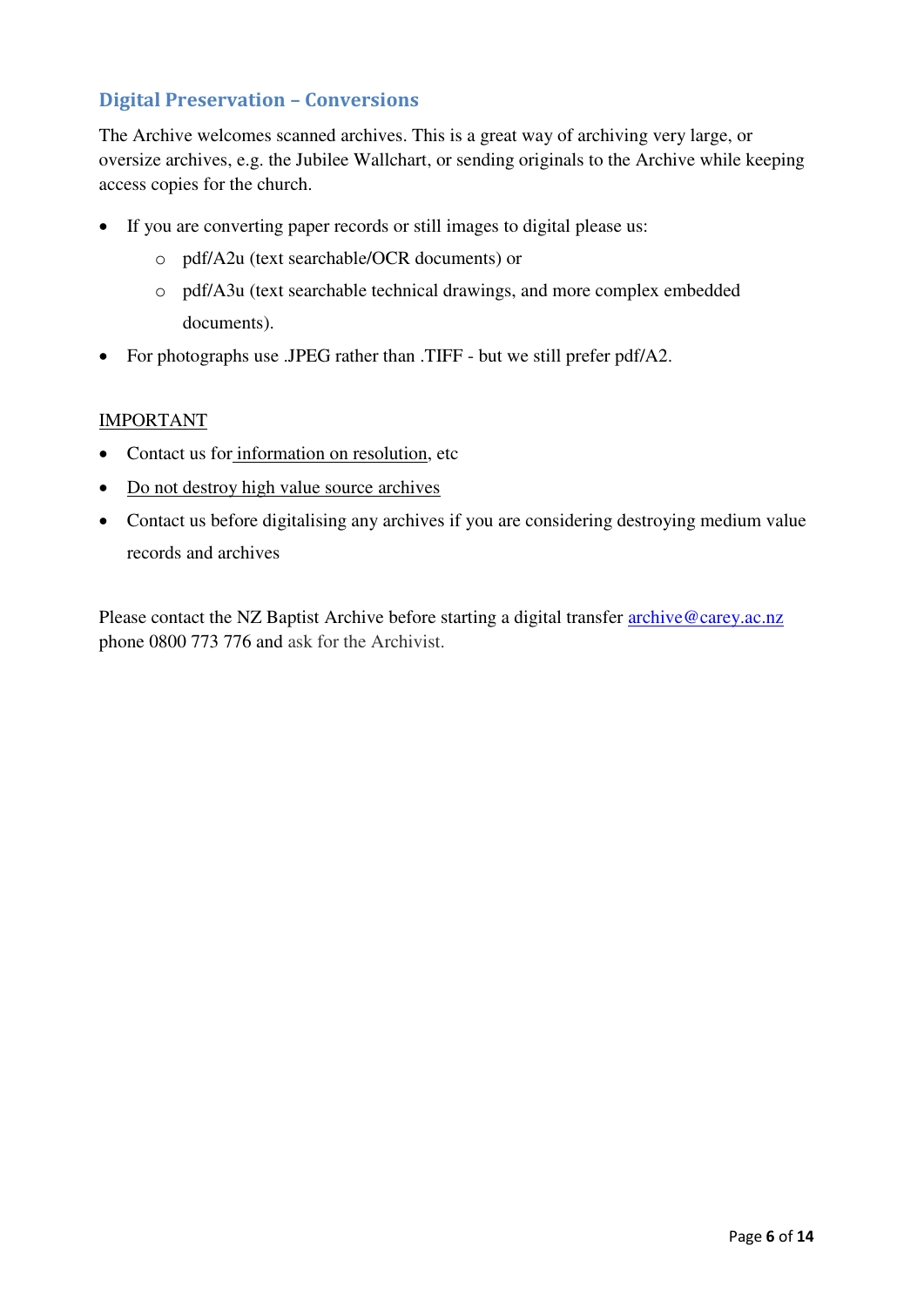## **5. Pack and Box Archives**

Ok, so this section may look a little long… but that's because the better you pack archives, the better protected and the longer life your archives will have.

Therefore, we've made it as easy to acquire suitable packing and covered how to package most types of archives. Scan this section to highlight the sections relevant for your transfer.

Feel free to [contact the Archivist.](#page-0-0)

## **Packaging**

Please use the standard archive box. Avoid damaging archives by crushing, stuffing or squishing them into boxes and other packaging. Use the 'Oversize items only' boxes only for very large archives that don't fit the standard box.



If you use other box sizes – they won't fit our shelving, resulting in your archives getting squished (which we hate).

Or, maybe we'd need to repack your archives meaning your listing won't match the original boxes - resulting in search-ability issues in the online catalogue.

Paper is heavy - the standard archive box helps keep our people safe too.

Standard Archive boxes



**NZ Baptist Archives Archival Storage Area and Boxes** 

Contact the NZ Baptist Archive if your archives don't fit our recommended options [archive@carey.ac.nz](mailto:archive@carey.ac.nz) phone 0800 773 776 and ask for the Archivist.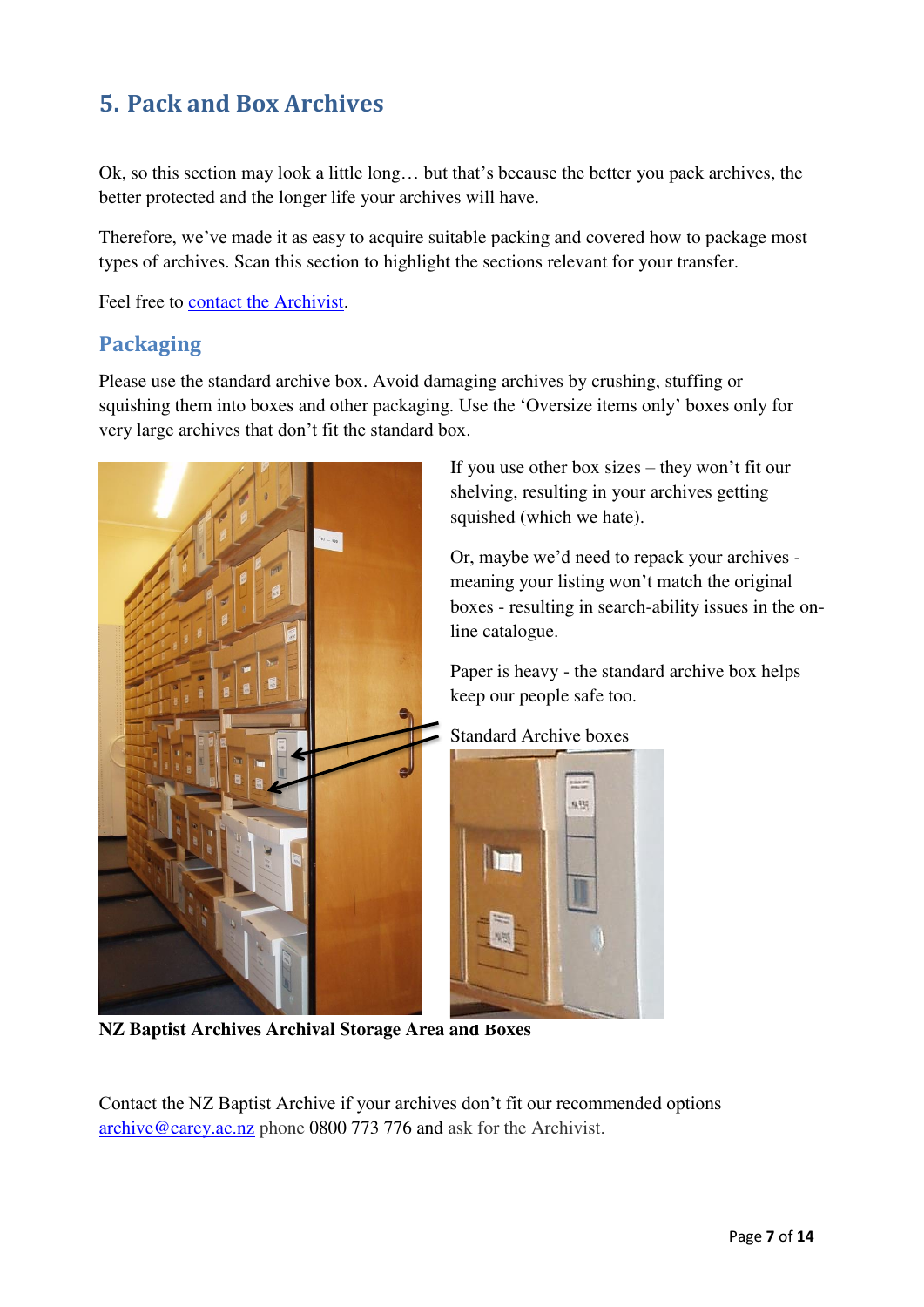### **Quick guide to archives & packing types**

| For                     | <b>Use</b>                                                                                                                               |
|-------------------------|------------------------------------------------------------------------------------------------------------------------------------------|
| Papers/folders          | Use the Standard archive box                                                                                                             |
| $Papers - loose$        | Use Manila/Lateral/Archival folders, then the Standard archive box                                                                       |
| Ring binders            | Transfer to lateral files, then the Standard archive box                                                                                 |
| Oversize papers/folders | Use the Oversize items only, box                                                                                                         |
| Photographic            | Envelopes/Sleeves, A4/Foolscap, then place in the Standard archive<br>box or for very large photographs use the Oversize items only, box |
| <b>Framed Items</b>     | Varies. Use bubble wrap for glass and fragile items.                                                                                     |

## **Packing Suppliers**

To make it easier for you - we've listed two non-archival options, and two archival options. If you choose other suppliers:

- Check the strength and size of boxes is the same.
- Use uncoloured folders and boxes (dyes run if damp)

## **[Port Nicholson Packaging](http://www.pnp.co.nz/index.php?main_page=index&cPath=1) – Archival (Best price)**

| <b>Options</b>                           | For                   | Code          | Cost                                          |
|------------------------------------------|-----------------------|---------------|-----------------------------------------------|
|                                          |                       |               | incl GST -<br><b>Current</b><br>December 2015 |
| Archival Box $-$ <b>London Waxed box</b> | All types of archives |               | \$5.75                                        |
| Foolscap folders                         | Loose papers          | <b>UFF701</b> | \$0.92                                        |

#### **How to order:**

- Phone them on 04 568 5018 or send an email to sales @pnp.co.nz including what you want to buy, how many, and your delivery address. Port Nicholson will then email you a quote including freight costs.
- If you go ahead, the quote you've received is also a proforma invoice so you can use it for payment, e.g. one off on-line banking.
- Once they receive your payment, they will send the packaging to your delivery address.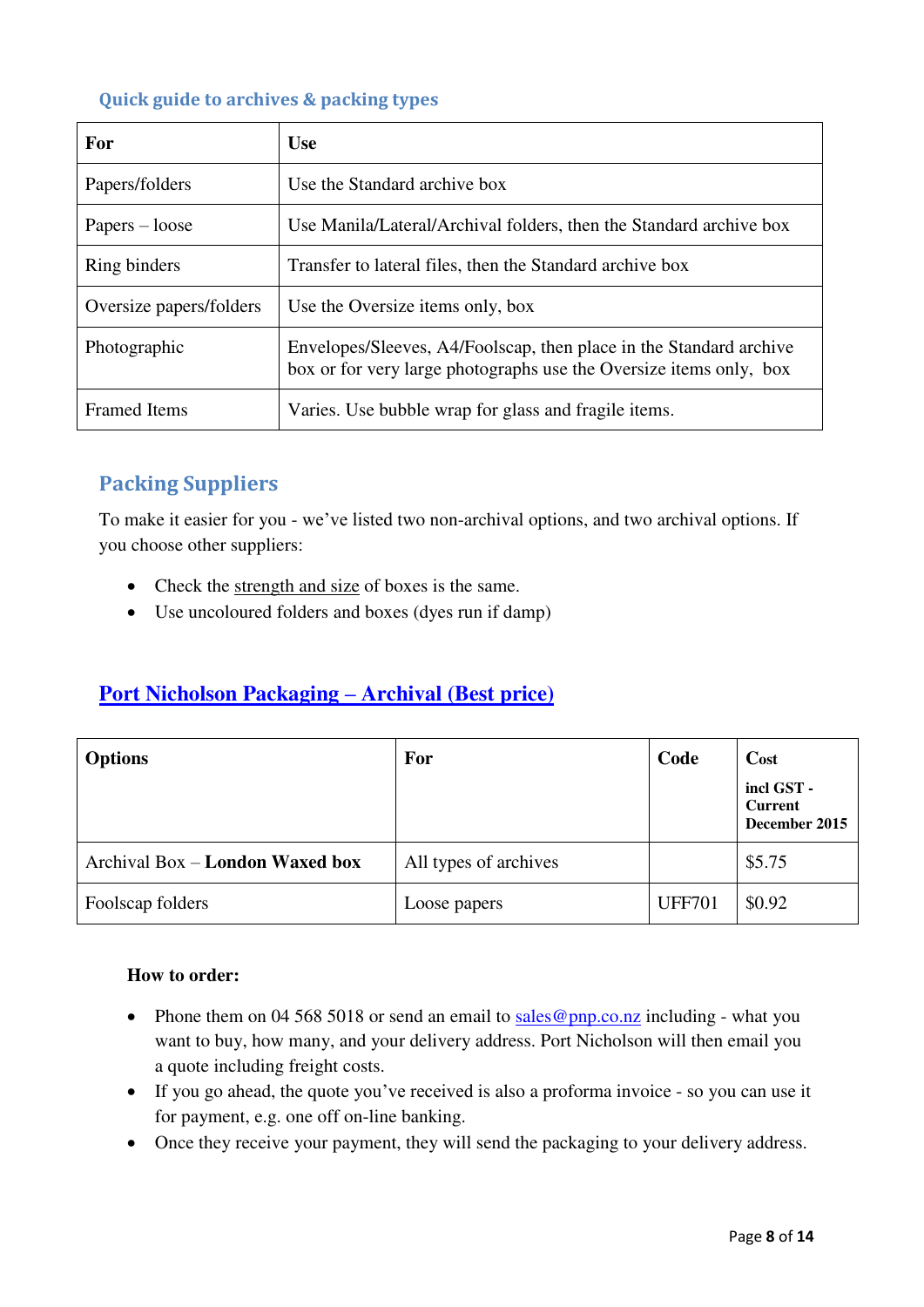## **[The Warehouse Stationery](http://www.warehousestationery.co.nz/is-bin/INTERSHOP.enfinity/WFS/WSL-B2C-Site/en_NZ/-/NZD/ViewStandardCatalog-Browse?CatalogCategoryID=1s8KBTFwtJcAAAEuhnJMp.T_)** – Non-archival Quality

| <b>Options</b>                                                                                                        | For                                                                         | Code   | Cost<br>incl GST-<br><b>Current</b><br>December 2015 |
|-----------------------------------------------------------------------------------------------------------------------|-----------------------------------------------------------------------------|--------|------------------------------------------------------|
| A4 Manila, Buff, folders - Marbig                                                                                     | Loose papers                                                                | 88938  | \$1.09 each                                          |
|                                                                                                                       |                                                                             | 88937  | \$37.99<br>pack of 100                               |
| A4 sized mini-boxes e.g. Filemaster,<br>uncoloured                                                                    | Loose papers/photographs/<br>booklets/brochures                             |        | $\sim$ \$2.99 each                                   |
| Foolscap sized mini-boxes, uncoloured                                                                                 |                                                                             |        | various                                              |
| Lateral File 2001 - Filecorp 35mm<br>Deeper sizes are also available.<br>NB you also need to purchase 3 part<br>clips | Replace ring-binders with<br>Lateral files                                  | 75580  | \$2.99 each                                          |
| Standard shelf file – Filecorp 2001<br>NB you also need to purchase 3 part<br>clips                                   |                                                                             | 750239 | \$29.99<br>pack of 10                                |
| 3 part clip self-adhesive - Filecorp                                                                                  |                                                                             | 750058 | \$24.99<br>pack of 20                                |
| <b>Standard archive box</b> Marbig Archive<br><b>Boxes Compact 5 Pack</b>                                             | Standard archive box (see the<br>Port Nicholson boxes which<br>are cheaper) | 530841 | \$26.99<br>pack of 5                                 |
| Marbig Archive <b>STRONG</b> boxes 3<br>pack wrap                                                                     | Oversize items only, box+                                                   | 530843 | \$32.99<br>pack of 3                                 |

*+ Use only for oversize archives, for everything else - use the standard archive box.*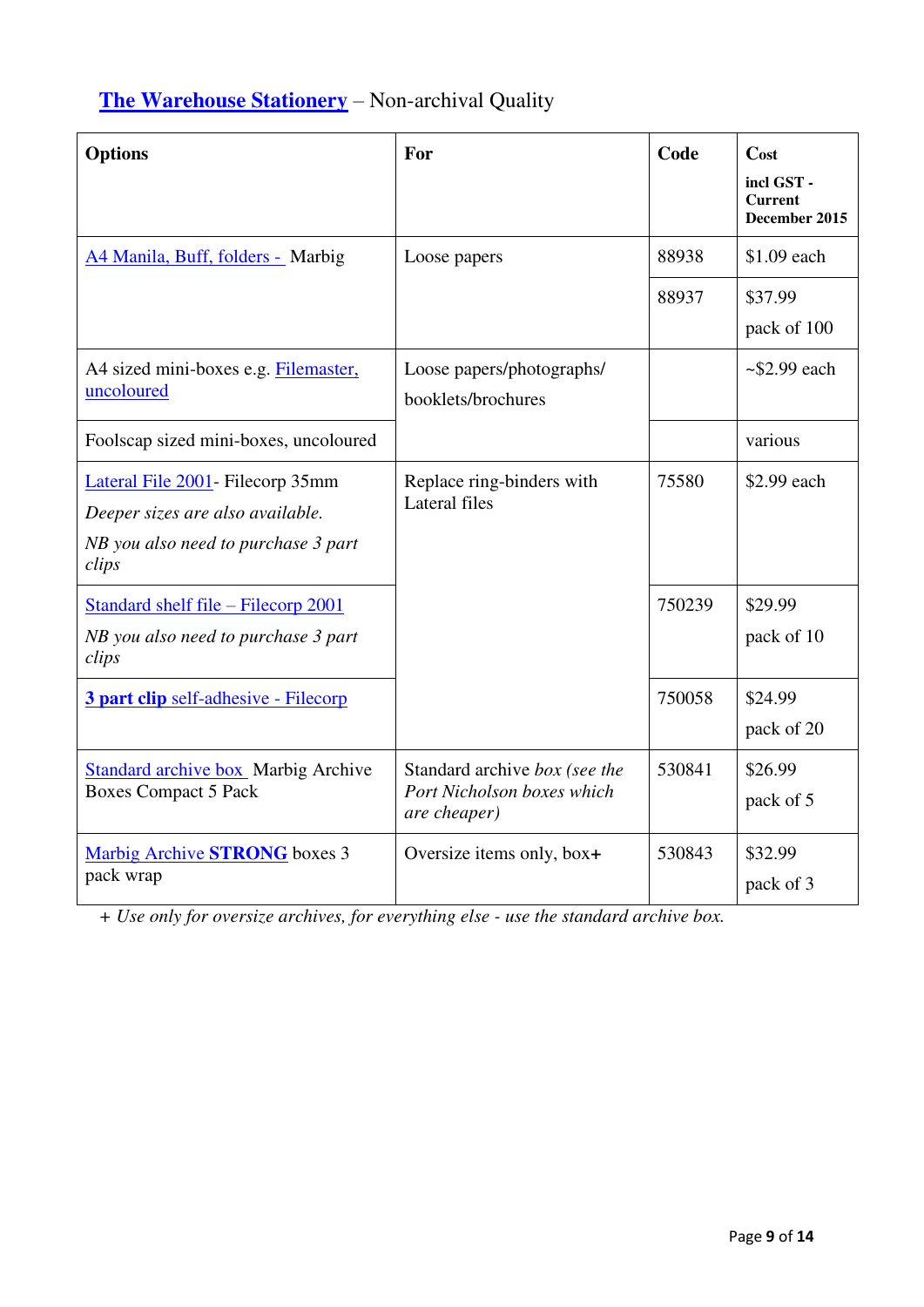# [Office Max](https://www.ordermax.co.nz/) - Non-archival quality

| <b>Options</b>                                                                                         | For                                             | Code                                       | Cost<br>Incl GST -<br><b>Current</b><br>December 2015  |
|--------------------------------------------------------------------------------------------------------|-------------------------------------------------|--------------------------------------------|--------------------------------------------------------|
| Manila folders buff or white<br>(uncoloured) A4                                                        | Loose papers                                    | e.g.<br>2347720                            | \$0.99 each                                            |
| Manila folders buff or white<br>(uncoloured) foolscap,                                                 |                                                 | e.g.<br>2357739                            | \$0.99                                                 |
| A4 box, white (uncoloured)                                                                             | Loose papers/photographs/<br>booklets/brochures | e.g.<br>2212013                            | \$1.30                                                 |
| Foolscap box, white (uncoloured)                                                                       |                                                 | e.g.<br>2212005                            | \$1.30                                                 |
| <b>Codafile File - fitted with Codaclip</b><br>156204                                                  | Replace ring-binders with<br>Lateral files      | 2373823                                    | \$2.52 each                                            |
| <b>Filecorp Standard 2001 Lateral File</b>                                                             |                                                 | 2212293                                    | \$1.90 each                                            |
| NB you also need to purchase 3 part<br>clips (Clip pressure Bar, Clip Self<br>Adhesive, Clip U piece)) |                                                 |                                            |                                                        |
| <b>Marbig Archive Boxes Compact (5)</b><br>Pack)                                                       | Standard archive box                            | 530841                                     | <b>NB</b> : Links to<br><b>The</b><br><b>Warehouse</b> |
| <b>Marbig Strong Archive Box</b>                                                                       | Oversize items only, box+                       | 2620707 -<br>305x400x26<br>0 <sub>mm</sub> | \$23.40<br>pack of 3                                   |

*+ Use only for oversize archives, for everything else - use the standard archive box.*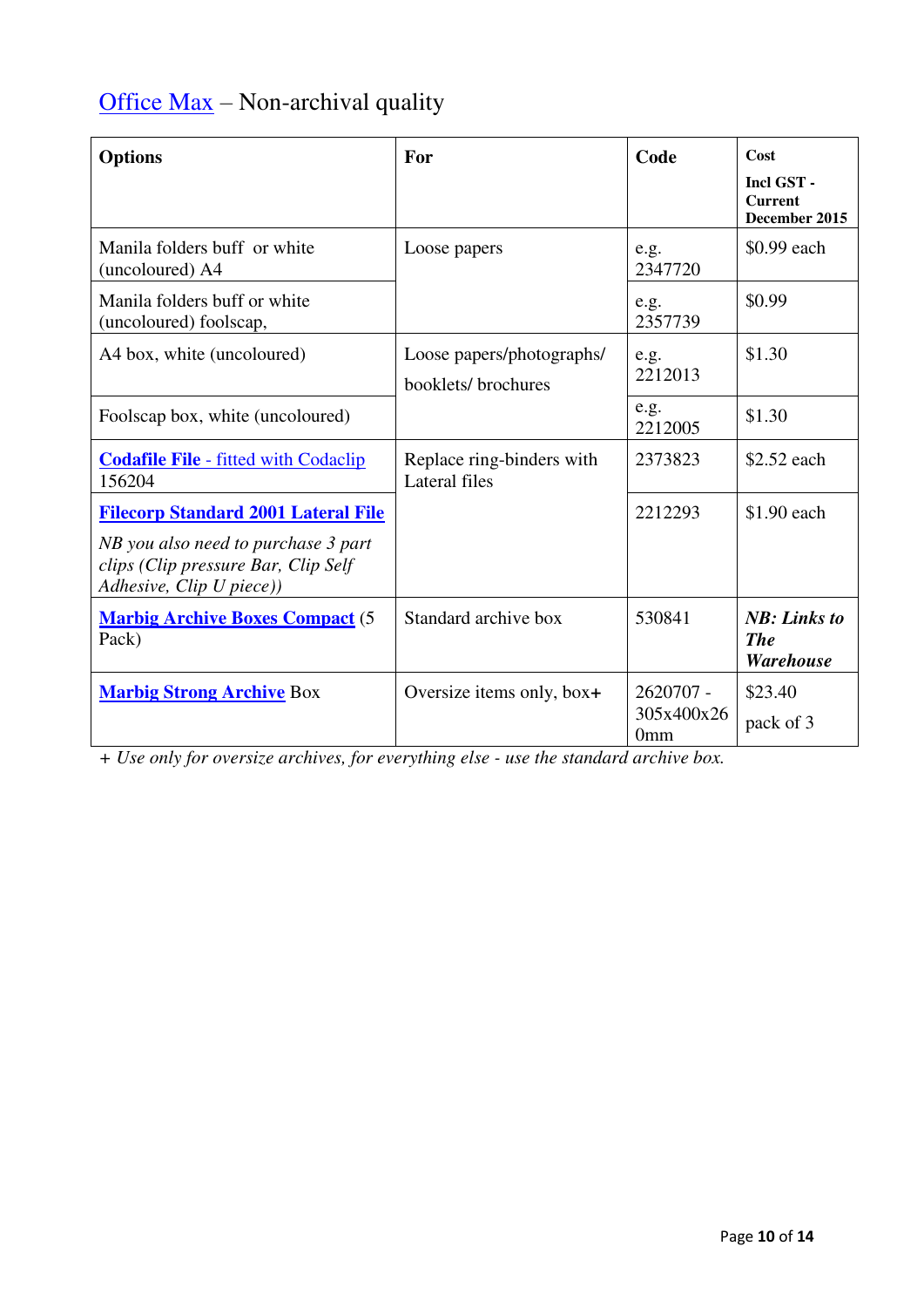| <b>Packing Options</b>                                       | For                                                                                      | Code                           | $\sim$ cost current<br>December 2015 +<br>postage including<br><b>GST</b> |
|--------------------------------------------------------------|------------------------------------------------------------------------------------------|--------------------------------|---------------------------------------------------------------------------|
| $Box$ – smaller standard<br>archive                          | Use for all items                                                                        | <b>Box 30</b><br>378x165x250mm | \$16.54 each                                                              |
| 'Manila' folder,<br>White foolscap                           | Loose papers                                                                             | ENC <sub>60</sub><br>355x245mm | \$1.52 each<br>\$120.75 - pack of<br>100                                  |
| 'Manila' folder,<br>White A4                                 | Loose papers<br>Also for transferring from<br>non-archival to archival<br>manila folders | ENC63<br>318x230mm             | \$1.28 each folder<br>$$113.85$ - pack of<br>100                          |
| Acid free tissue,<br>Medium size                             | Photographs/Pictures/<br>Artefact/Programmes                                             | <b>TS10</b><br>508x762mm       | \$0.86 each sheet                                                         |
| Acid free tissue,<br>Large size                              |                                                                                          | TSU10/L<br>Klug 750x100mm      | \$1.09 each sheet                                                         |
| Envelope, smaller                                            |                                                                                          | <b>ENC 05</b><br>171x225mm     | \$1.07 each                                                               |
| Envelope, larger                                             |                                                                                          | <b>ENC 28</b><br>230x360mm     | \$1.55 each                                                               |
| Envelopes, others sizes                                      |                                                                                          |                                | various                                                                   |
| <b>Polyester Clear Sleeve</b>                                |                                                                                          | <b>ME7 - A4</b>                | \$3.43 each sleeve                                                        |
| <b>Polyester Clear Sleeve</b>                                |                                                                                          | <b>ME8 - A3</b>                | \$6.79 each sleeve                                                        |
| Polypropylene 20<br>pockets                                  | Slides                                                                                   | <b>PP31</b>                    | \$0.92 each pocket<br>\$20.53 pack of 25                                  |
| <b>Polypropylene Clear</b><br>Sleeve 3 hole punched<br>pages | Negatives                                                                                | <b>PP43</b><br>fits 35mm film  | \$0.92 each page<br>\$20.53 pack of 25                                    |
| Other sizes                                                  |                                                                                          |                                | various                                                                   |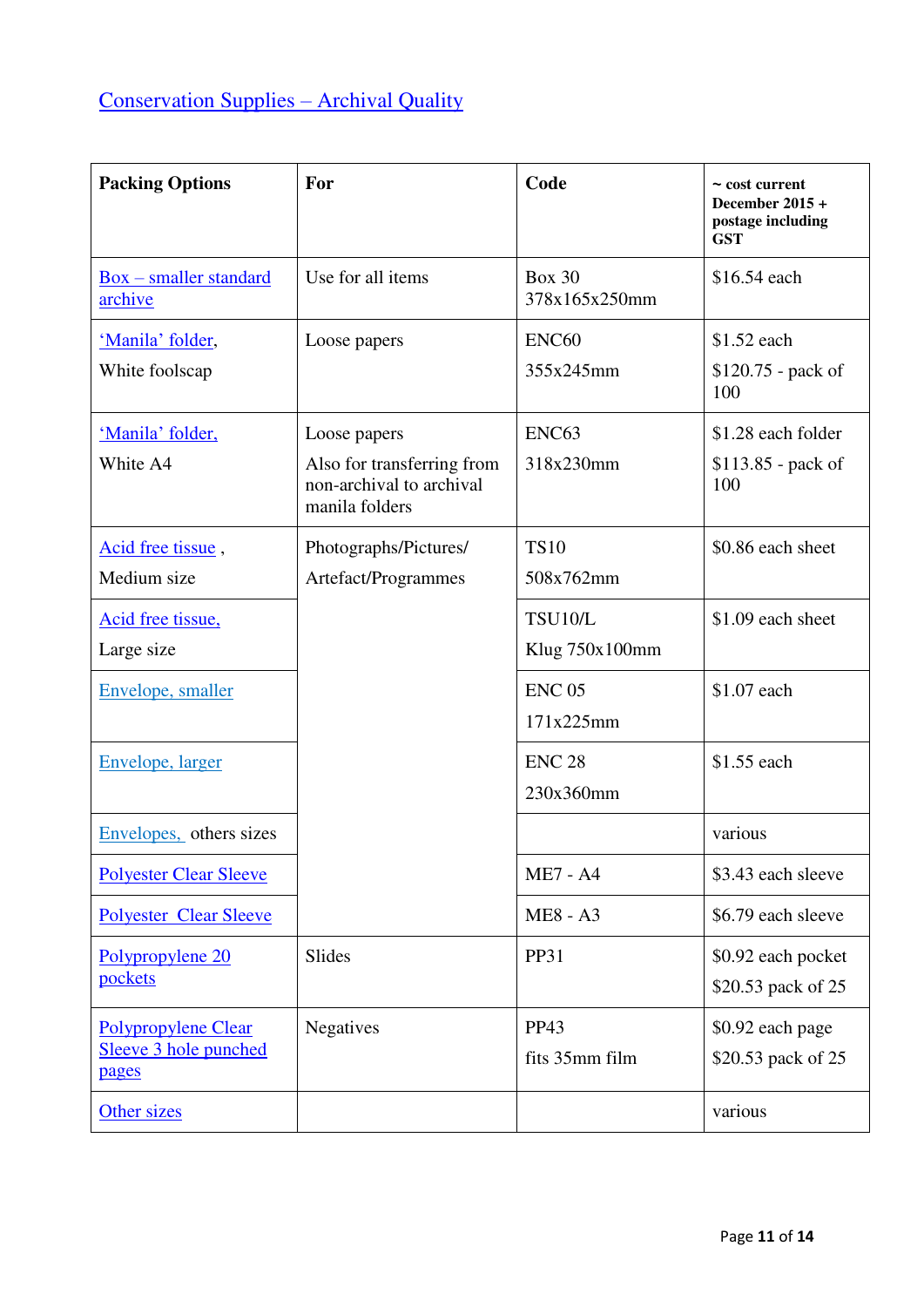## **Packaging by Format**

| Format                                         | <b>Type</b>                                     | How to package                                                                                                                                                                                                            |
|------------------------------------------------|-------------------------------------------------|---------------------------------------------------------------------------------------------------------------------------------------------------------------------------------------------------------------------------|
| Paper                                          | Loose                                           | Place in manila envelopes or A4 boxes (use foolscap only if the<br>papers are oversize).                                                                                                                                  |
|                                                | Ring binders                                    | Transfer the contents, one ring-binder to one new cardboard folder.                                                                                                                                                       |
|                                                |                                                 | This means we can store archives more efficiently, a large box will<br>fit 3x ring-binders or 4x equivalent content lateral folders - a big<br>space saving.                                                              |
|                                                | Drop files/ex<br>filing cabinet                 | Transfer the contents, one file at a time to a lateral folder or manila<br>folder                                                                                                                                         |
| <b>Digital</b><br><b>Documents</b><br>& Audio/ | Use one USB<br>stick, external<br>drive, or DVD | Ensure your folders, documents and images are clearly described<br>e.g.                                                                                                                                                   |
| <b>Visual</b>                                  |                                                 | from 'Johns stuff' to 'Pastor John Brown'<br>$\bullet$<br>from 'AB14' to 'Annual Budget - 2014'<br>٠                                                                                                                      |
|                                                |                                                 | from 'Photographs - 566708, etc' to 'Photographs - Jubilee<br>٠<br>2005 – 566708, etc.' (if you want to describe individual<br>$photographs - go for it!)$                                                                |
|                                                |                                                 | Do not rearrange folders and documents.                                                                                                                                                                                   |
|                                                |                                                 | If your records are very muddled you can use Schedule descriptions,<br>e.g. Governance, Financial, Events, Groups, Buildings,<br>Publications, audio/visual, etc to improve descriptions.                                 |
|                                                |                                                 | We recommend the archival format pdf/A2u for documents $\&$<br>images, or pdf/A3u for technical plans and drawings. These are<br>archival formats which are text searchable making finding relevant<br>items much easier. |
|                                                |                                                 | IMPORTANT: If the archives are recent, people could reasonably<br>expect certain individually identifiable content to be restricted, e.g.<br>Privacy Act.                                                                 |
|                                                |                                                 | If so include the word 'Restriction' in the folder or item name.                                                                                                                                                          |
| <b>Old Audio/</b><br><b>Visual</b>             | e.g. cassette<br>tapes, CDs,                    | Please try to transfer them to media and formats that we recommend<br>for digital archives.                                                                                                                               |
| <b>Media</b>                                   | video tape, 1/4<br>inch sound<br>tape.          | As a small Archive we don't have the resources to transfer these<br>items to our 'live' digital environment.                                                                                                              |
|                                                |                                                 | Archives outside our 'live' digital environment are not managed and<br>over time access may be permanently lost due to physical<br>disintegration/failure or lack of replay equipment or software,                        |
|                                                |                                                 | e.g. the reliable life of a CD is only 5 years, can you still access<br>your documents created on WordStar or windows 3.0?                                                                                                |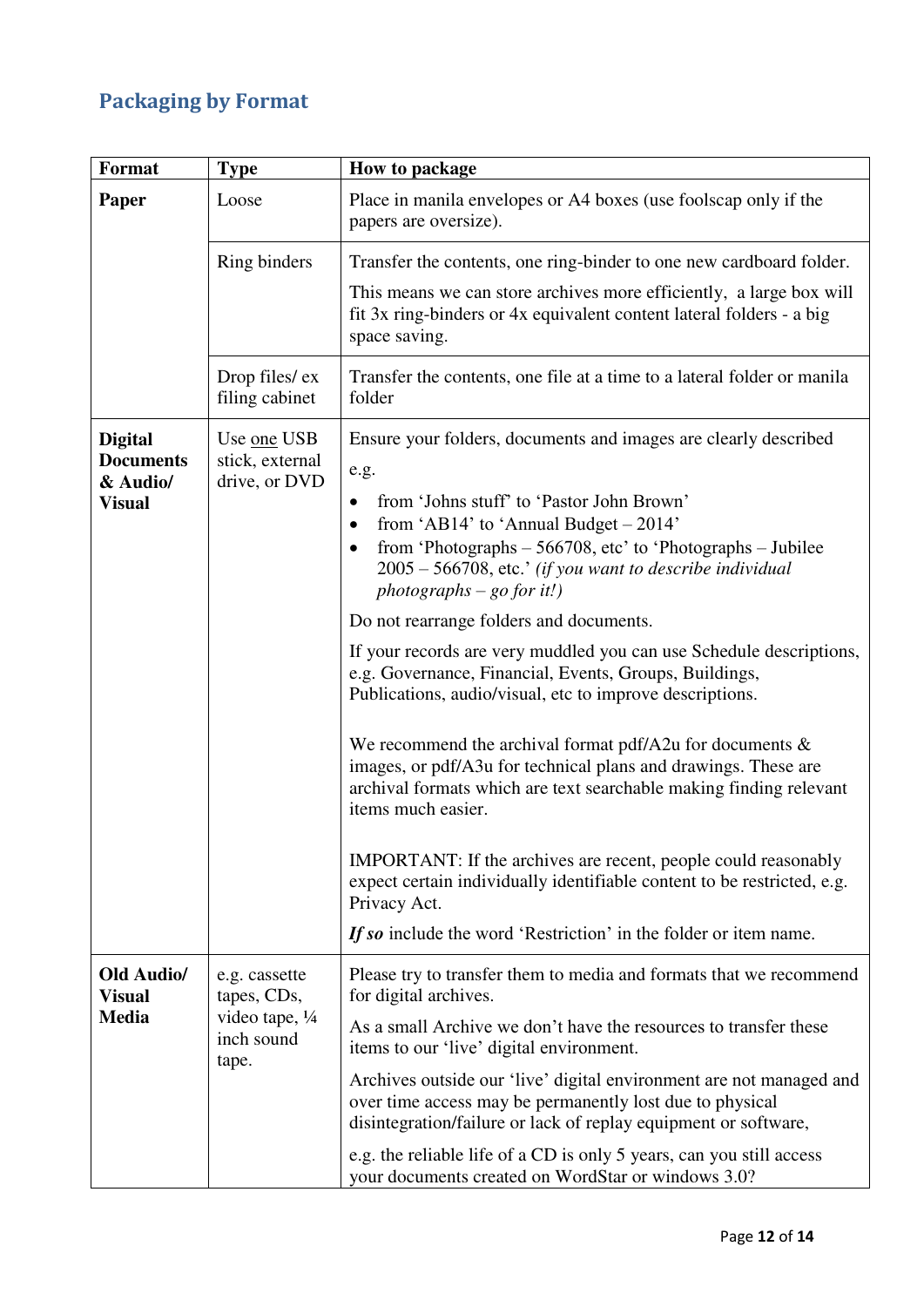| Photographs   | Prints                      | Keep in albums $-$ add descriptions to the album if there are none<br>e.g. Name/Group/Event/Place and approx. date.                                                                                                                    |
|---------------|-----------------------------|----------------------------------------------------------------------------------------------------------------------------------------------------------------------------------------------------------------------------------------|
|               |                             | Write descriptions on the packaging material, not the photograph.                                                                                                                                                                      |
|               |                             | For loose sets of prints separate colour and black and white<br>photographs and place in the acid free envelopes/sleeves.                                                                                                              |
|               |                             | <b>IMPORTANT:</b> Avoid crushing or squishing into boxes.                                                                                                                                                                              |
|               |                             | Do not roll photographs, however if they have previously been<br>rolled do not attempt to unroll them as this damages the image.                                                                                                       |
|               |                             | Place envelopes/sleeves in A4 boxes. If they are too large, use<br>foolscap, then place the small boxes into the larger box for transfer.                                                                                              |
|               |                             | If they don't fit contact the NZ Baptist Archive for advice.                                                                                                                                                                           |
|               | <b>Negatives</b>            | Separate out black and white from colour negatives. Store in<br>separate envelopes and boxes.                                                                                                                                          |
|               |                             | Write descriptions on the acid free envelop or clear enclosure.                                                                                                                                                                        |
|               | Glass<br>negatives          | Contact the NZ Baptist Archive – these need specialist handling and<br>packaging.                                                                                                                                                      |
|               | Slides                      | Remove from carrousels, repackage flat. Add descriptions to the<br>packaging.                                                                                                                                                          |
|               | Transparencies              | e.g. large colour or black and white images. Add descriptions to the<br>packaging.                                                                                                                                                     |
| <b>Framed</b> | Certificates/<br>Pictures   | If you can safety remove certificates from frames, and they are still<br>well protected, do so.                                                                                                                                        |
|               |                             | Place in, and name, the envelope/clear enclosure – ensuring it's<br>protected from crush damage.                                                                                                                                       |
|               | Prints                      | Remove hooks and hanging cords.                                                                                                                                                                                                        |
|               |                             | For smaller framed items, if you can safety removed them from the<br>frame, and they are still well protected, do so.<br>Place in, and name, the envelope – ensure it's protected from crush<br>damage, i.e. maybe keep the cardboard. |
|               |                             | For <b>larger</b> framed items. It's safer to leave the print protected by<br>the frame and glass. Wrap in bubble wrap for transporting.<br>Contact the NZ Baptist Archive for advice.                                                 |
|               | Pictures –<br>oil/textured, | Remove hooks and hanging cords.                                                                                                                                                                                                        |
|               | soft media, e.g.            | Protect the surface, package well – contact the NZ Baptist Archive                                                                                                                                                                     |